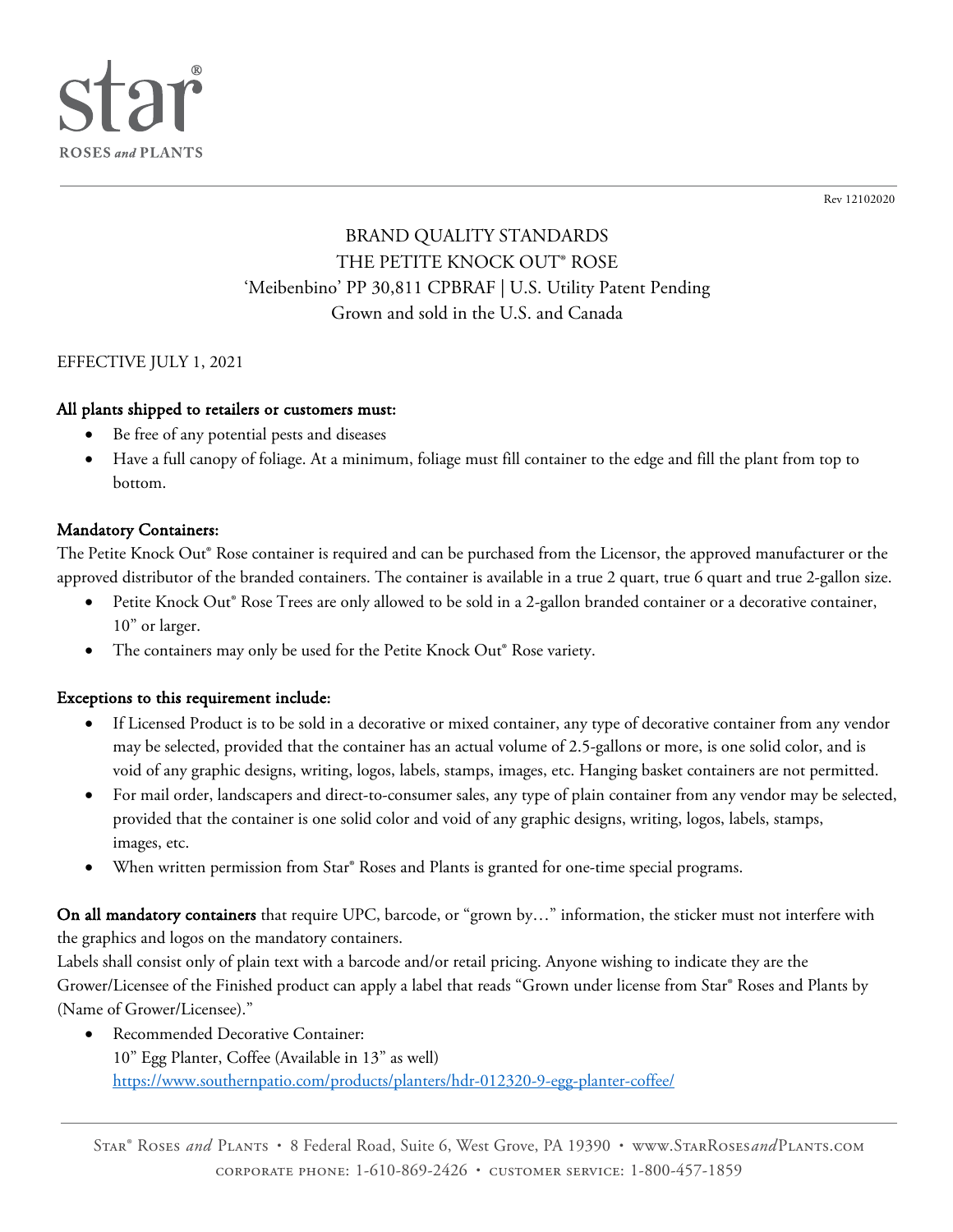## Mandatory Tags:

- The mandatory Petite Knock Out® Rose variety tag must accompany each finished plant; no other tags may be used in addition to the mandatory tag.
- Only the mandatory Petite Knock Out® Rose variety tag provided from Licensor can be used. Stick tags will be designated for 2-quart containers, and pre-strung brand tags will be designated for 6-quart containers and larger. Tags can only be strung on the plant or displayed on an elevator stake. Tags cannot be attached to the container. Creating, printing or producing plant tags or any type of packaging labels or displaying other trademarks, images or cultural information is strictly prohibited.

### Have the following minimum plant dimensions:

- 6" to 8" tall for 2-quart containers in leaf
- 10" to 12" tall for 6-quart containers in leaf

#### Dormant Plants:

• A fully dormant plant should be cut back to 1/2 the minimum size standards and be fully rooted to the bottom of the container prior to shipping.

## Recognizing the importance of maintaining the value and brand quality of The Knock Out<sup>®</sup> Family of Roses, our minimum suggested landed pricing is as follows:

- 2-quart container: \$5.35 U.S. \$6.88 Canada
- 6-quart container: \$9.45 U.S. \$12.15 Canada
- 2-gallon plant: \$11.25 U.S. \$14.47 Canada
- 2-gallon tree: \$19.95 U.S. \$25.65 Canada
- Any plant sold in a 2.5-gallon or greater size container must meet or exceed the 2-gallon minimum specifications and pricing.



The Petite Knock Out® mandatory 2-quart container with 6-pack tray



The Petite Knock Out® mandatory 6-quart container



The Petite Knock Out® recommended 10-inch container

The Petite Knock Out® Tree recommended 2-gallon container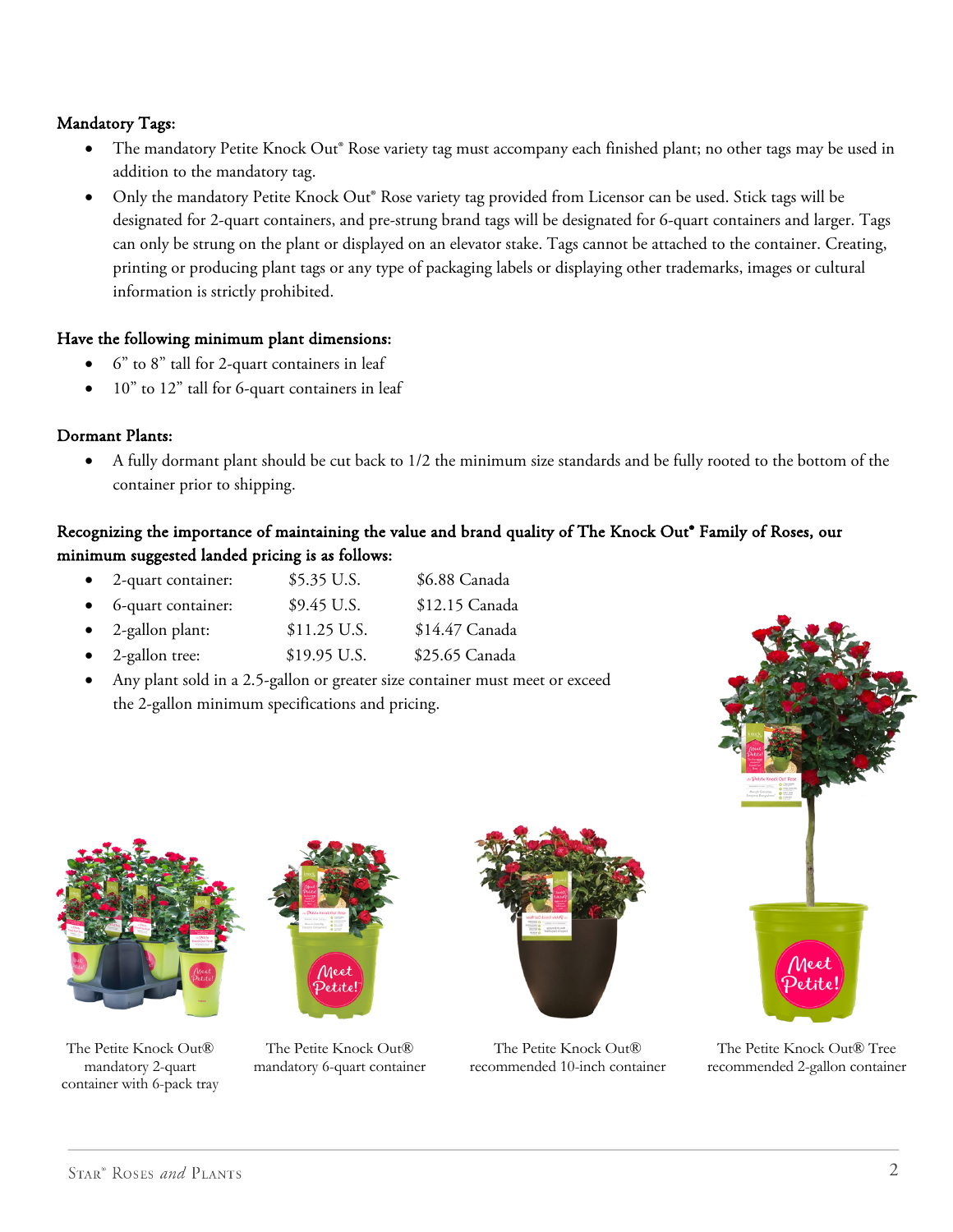## STAR® ROSES AND PLANTS TRADEMARK USAGE GUIDELINES for the KNOCK OUT<sup>®</sup> and MEET PETITE™ Trademark

Star® Roses and Plants/Conard-Pyle (hereinafter the "Company") trademarks and logos are among the most critical elements of our identity and convey many aspects of our business. The KNOCK OUT® Family of Roses and the MEET PETITE™ marks are widely recognized as a positive industry symbol that highlights our commitment to the Plant and Horticultural Industry nationally and internationally.

A trademark is a word, name, symbol, device, design or phrase adopted and used by the Company to identify its goods and to distinguish them from the goods of others. Trademarks, otherwise known as brands, are usually marked with either a ™ or an ® symbol ( the Company typically uses ™ to designate an unregistered trademark and an ® to designate a registered trademark).

The KNOCK OUT® and MEET PETITE™ trademarks are protected marks that are used in connection with roses and marketed nationally and internationally to signify the quality and excellence for which the Company is known. The Company has obtained valuable rights through proper, lengthy, exclusive and continuous use of its trademarks. Adherence to the following usage guidelines will help us maintain the integrity of our brands and preserve their value.

## Referential Trademark Usage:

The KNOCK OUT® and MEET  $PETITE^{n\alpha}$  trademarks identify the brand or source of a line of Company plant products, namely roses, and may be used on tags affixed to the products or on elevator stakes as indicated in the Compliant Container and Tag example attached hereto. The marks may also be used in related marketing and promotional literature, print materials and other related media provided that:

- You adhere to these trademark usage guidelines
- You do not imply a relationship or association with the Company that does not exist
- You use appropriate notice on all trademark usage
- You always use trademarks and logos in the manner intended by the Company
- You do not use them for goods or services for which they were not originally intended. You may not alter them in any way.
- You do not incorporate the Company trademarks or logos into your or other third-party product names, service names, trademarks, logos, or company names.
- You ensure that any use of the Company trademarks and logos are (a) truthful, fair and not misleading and (b) comply with Company guidelines, which may be modified by the Company at any time at its sole discretion.

## General Trademark Usage Guidelines:

Use appropriate markings. Always designate the trademark with the appropriate symbol -  $^{\mathbb{N}}$  or  $^{\circ}$ .

Use the Company trademarks as an adjective. A trademark is an adjective that modifies a noun; the noun is the generic name of a product or service. Always use the KNOCK OUT® and MEET PETITE™ trademark as an adjective to identify the brand or source of the plant product followed by the generic plant name. Never use the KNOCK OUT® or MEET PETITE™ trademark as a cultivar name or as a noun to identify the plant itself. Do not use the KNOCK OUT® or MEET PETITE™ trademark in the plural or possessive form.